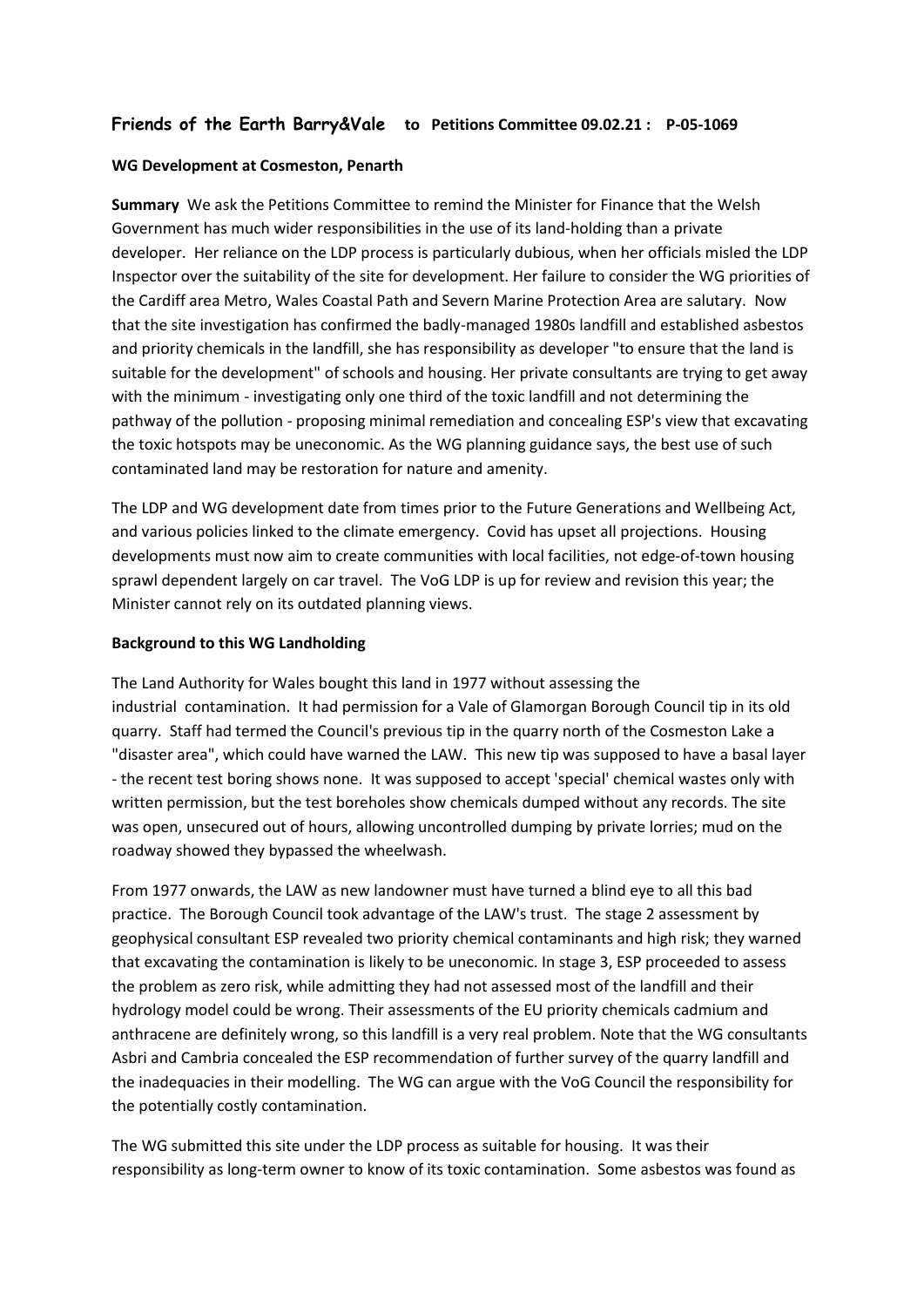well as petroleum chemicals in surface soils, yet the WG had rented it out for farming. They had records of the old landfill, yet instead accepted the VoG's unevidenced statement in the LDP that contamination is "low", thus colluding in misleading the LDP Inspector The Minister should be aware that PPW says contaminated sites might be better left undeveloped for nature and amenity, to avoid the risks of pollutants to residential and school uses. Contradicting the Minister writing that the Council is responsible for judging the development is acceptable, PPW says

*6.9.14 Responsibility for determining the extent and effects of surface and subsurface hazards remains with the developer. It is for the developer to ensure that the land is suitable for the development proposed,*

ESP's suggestion of covering contaminated open ground with geotextile and importing 2-metres cover and soil has been omitted by their planning consultant Asbri, perhaps as that looks both costly and unsustainable.

# **Ignoring wider WG policies**

Though WG knew of the Wales Coastal Path, they omitted to mention the need to set-back development from the coast, instead submitting for the LDP nearly all their land-holding (excepting a few metres of the present path). They made no attempt to balance the needs for the Coastal Path as a Welsh priority with the desire to profit from development. With a coastal strip of 40m as at adjacent housing, the area would have been reduced and the estimated number of homes likewise.

Though the Penarth to Sully rail-line runs through the site, the WG did nothing to consider running metro trains through to Cosmeston. This is despite the potential for extending the existing Penarth line through to lower Penarth, as in the initial spec for metro-bids; this and further extension to Cosmeston would be more feasible for the battery-system chosen, yet the Minister ignored this Welsh Government priority The Finance Minister uses advisors and consultants who see only development profit, not sustainable development criteria.

NRW are supposed to appraise the ESP modelling, as the pollution could affect the nearby Sully Brook, which is controlled water. But NRW didn't, they just accepted the modelling despite obvious inadequacies. One issue is cadmium, a priority persistent, bioaccumulative and toxic (PBT) chemical. ESP applied human toxicity (drinking water standard) not biotoxicity. Because of cadmium's biotoxicity, the WHO called in 2018 for maximum efforts to keep cadmium out of the environment (eg. stopping cadmium batteries). With the WHO being based on the 2010 priority chemical list and the REACH process, the WG is obliged to make efforts to dig out the cadmium hotspots and dispose of the material safely.

#### **Procedural Fairness**

This is an EIA application, with the applicant specifically required to facilitate public consultation

Frie3nds of the Earth put to the VoG Council:

*The applicant writes that the documents would be available for viewing by the public. As public libraries and offices do not allow this, is it not both reasonable and required by EIA legislation for the applicant to provide this viewing opportunity? They could for example hire the closed Cosmeston*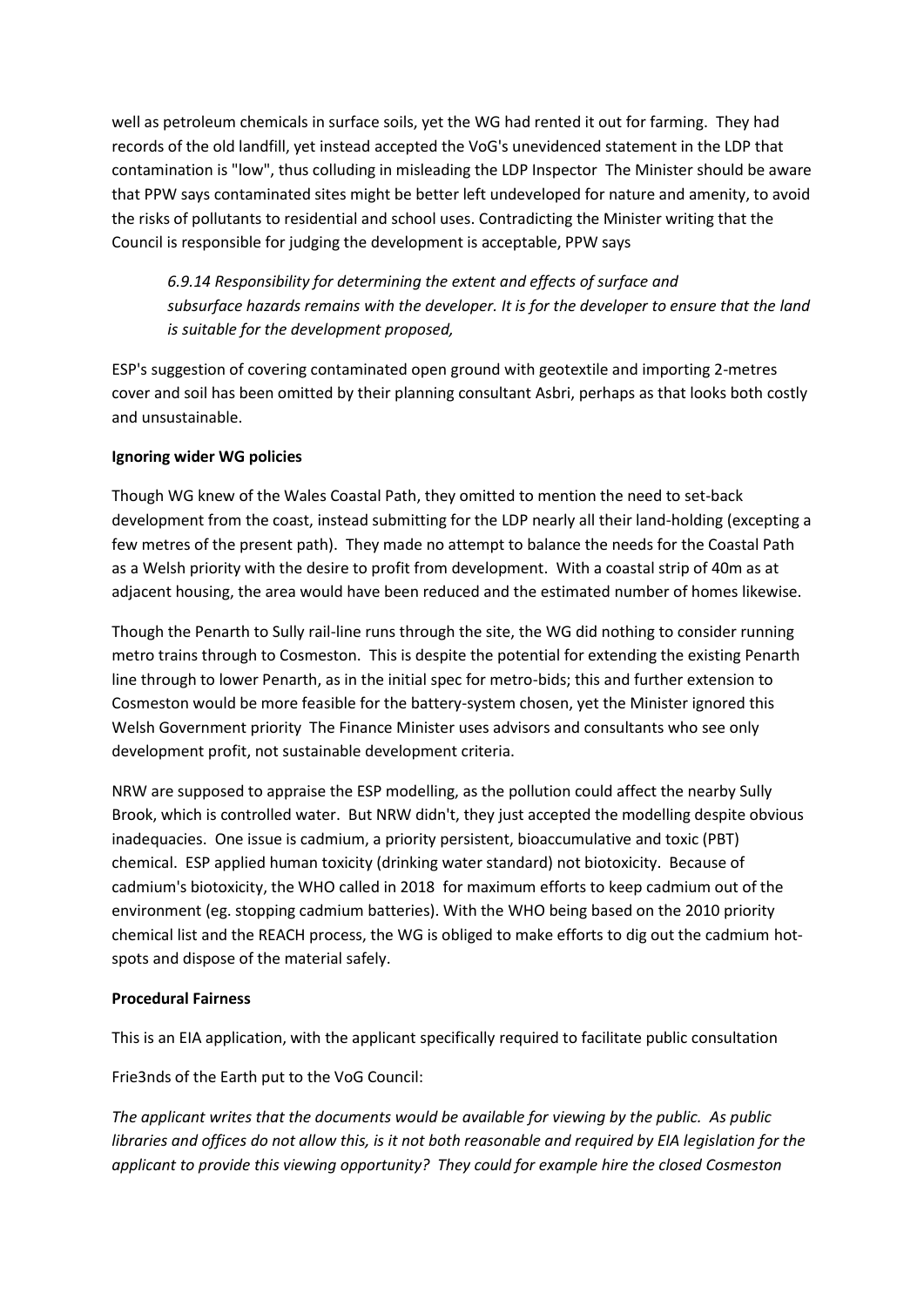*Park café from the Council, or the Paget Rooms from the Town Council, and organise viewing there with appropriate Covid precautions once the lockdown is over.*

In comparison, for the consultation on the St Mellons incinerator under the Planning Inspectorate WalesDNS planning application), the company did hire the B eacon Centre for people to view the documents there.

The VoG case officer declined to ask the WG/Asbri to do likewise, saying "*Whilst I therefore appreciate your concerns, I consider the requirements of the relevant legislation in terms of publicity have been met*". This rejection without citing precedent or legislation reflects the Council's bias and interest in getting approval for school(s).

## **VoG Pre-determination**

Welsh Government rules allow use of land in a Green Wedge only "very exceptionally". The Minister does not argue any permitted "very exceptional" grounds. She tacitly admits WG officials colluded with the VoG to permit extending the development onto the Farm site despite the infringement of the rules. The documents submitted do not give evidence arguing it complies with the "very exceptional" rule. Nor do they give evidence that the remaining farmland can be effectively farmed without the farm buildings. Note that most of the land was not farmed in 2020 because no other (remote) farmer was prepared to take it on.

## **Does not conform with the adopted Vale of Glamorgan Local Development Plan**

Development in the Green Wedge is the reason cited for non-conformity. That would not qualify for call-in if the conditions for exception were followed. But the VoG and WG are colluding to develop in the Green Wedge without complying. This collusion "*raises issues for more than local importance*".

The LDP was for an amount of housing plus a primary school, plus recreational land on the designated site. The given housing number was a maximum based on the total area and 30 dwellings per hectare. Taking more than expected for the school and more for a green-way along the old railway, and more for setback from the coastal path cuts down the housing numbers.

The Minister claims surprise at the VoG proposals for a special school on further Green Wedge land owned by her Department. The fact is that her officials have colluded with the VoG Council, coming to an agreement over the sale price if the VoG can get planning permission. Once the site gets development permission, its value would be far higher than .farmland price. By encouraging the VoG to site the school on their Green Wedge site, they are corruptly trying to make a development gain. The Minister should be pressed to disclose the provisional agreement to sell the land to the VoG.

# **Lack of adequate transport/highway infrastructure**

The only assessment for the LDP was the owner/WG "sustainability appraisal". The Highways response was there's no capacity for additional vehicles on the local roads, particularly the Barons Court and Merrie Harrier junctions. They specified that any developer should show "nil detriment" on existing traffic conditions. The WG cannot of course do that, except by making provision for